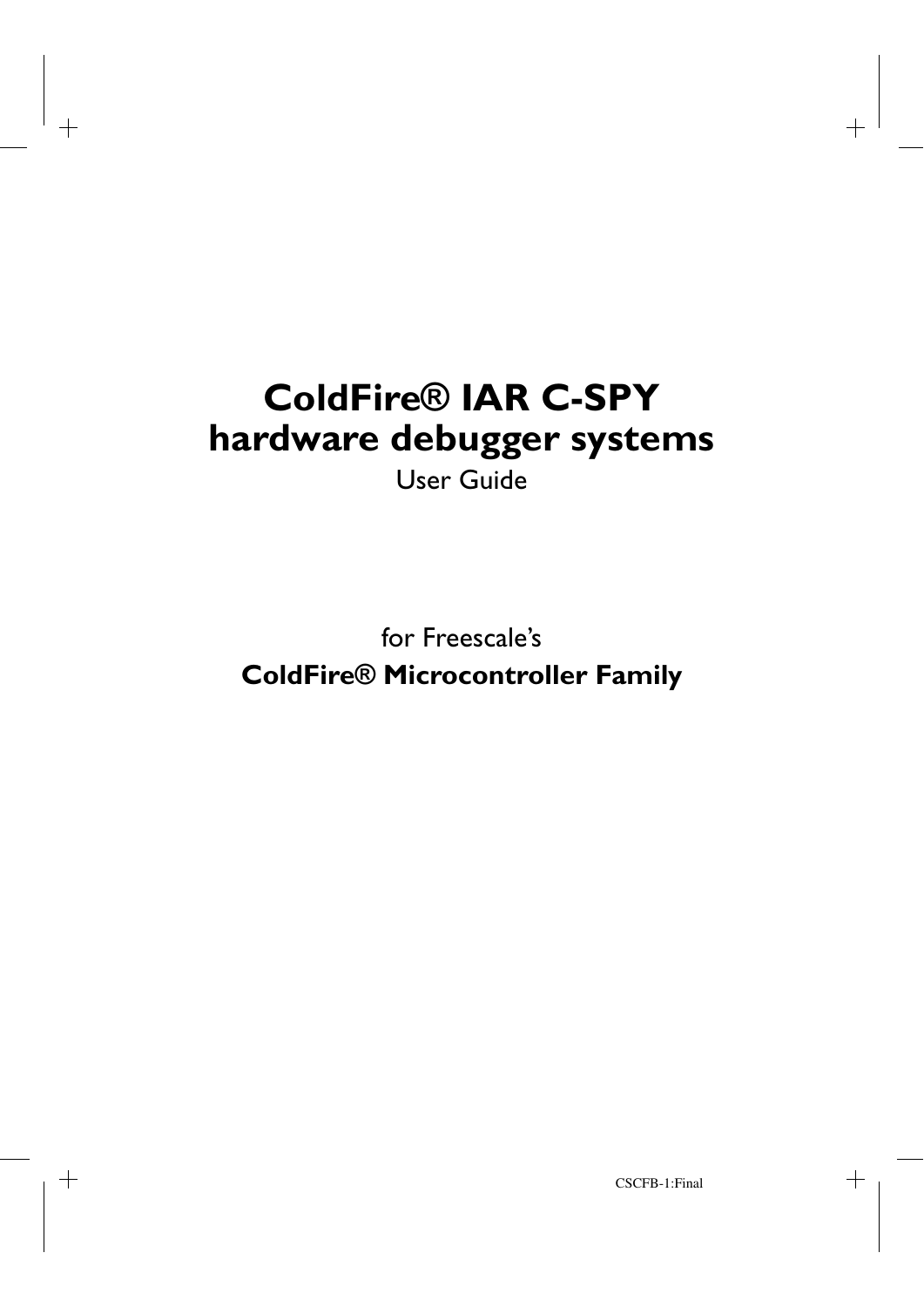# **COPYRIGHT NOTICE**

© Copyright 2007 IAR Systems. All rights reserved.

No part of this document may be reproduced without the prior written consent of IAR Systems. The software described in this document is furnished under a license and may only be used or copied in accordance with the terms of such a license.

#### **DISCLAIMER**

The information in this document is subject to change without notice and does not represent a commitment on any part of IAR Systems. While the information contained herein is assumed to be accurate, IAR Systems assumes no responsibility for any errors or omissions.

In no event shall IAR Systems, its employees, its contractors, or the authors of this document be liable for special, direct, indirect, or consequential damage, losses, costs, charges, claims, demands, claim for lost profits, fees, or expenses of any nature or kind.

#### **TRADEMARKS**

IAR, IAR Systems, IAR Embedded Workbench, IAR MakeApp, C-SPY, visualSTATE, From Idea To Target, IAR KickStart Kit and IAR PowerPac are trademarks or registered trademarks owned by IAR Systems AB.

 $F$ reescale $T^{\rm M}$  and the Freescale logo are trademarks of Freescale Semiconductor, Inc.

Microsoft and Windows are registered trademarks of Microsoft Corporation.

All other product names are trademarks or registered trademarks of their respective owners.

## **EDITION NOTICE**

First edition: September 2007

Part number: CSCFB-1

This guide applies to version 1.x of ColdFire IAR Embedded Workbench®.

Internal reference: ISUD.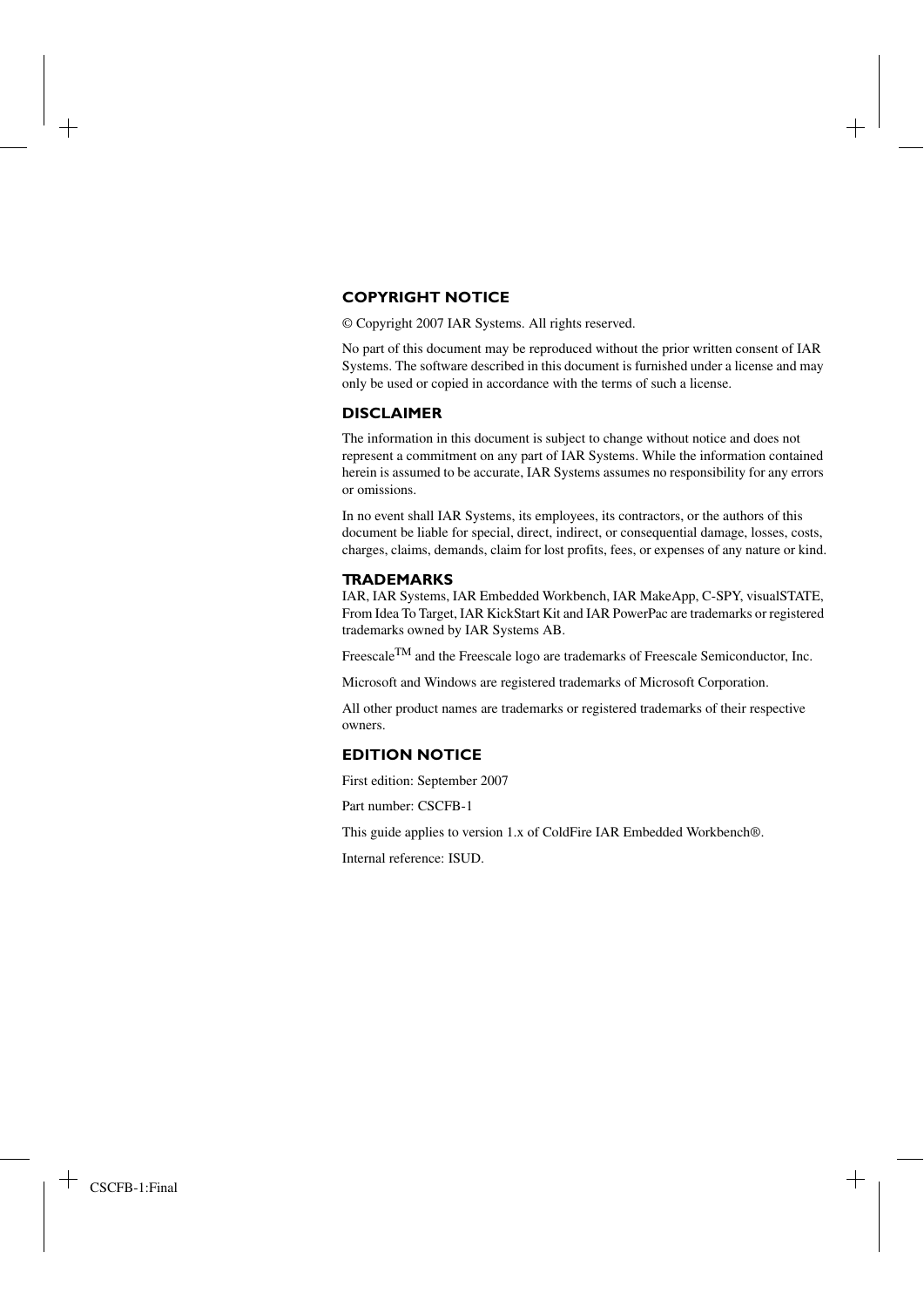# **Contents**

# Introduction to C-SPY® hardware debugger systems 1

| C-SPY options for debugging using hardware systems 5 |  |
|------------------------------------------------------|--|
|                                                      |  |
|                                                      |  |
|                                                      |  |
|                                                      |  |
|                                                      |  |
|                                                      |  |
|                                                      |  |
|                                                      |  |
|                                                      |  |
|                                                      |  |
|                                                      |  |
|                                                      |  |
|                                                      |  |
|                                                      |  |
|                                                      |  |
|                                                      |  |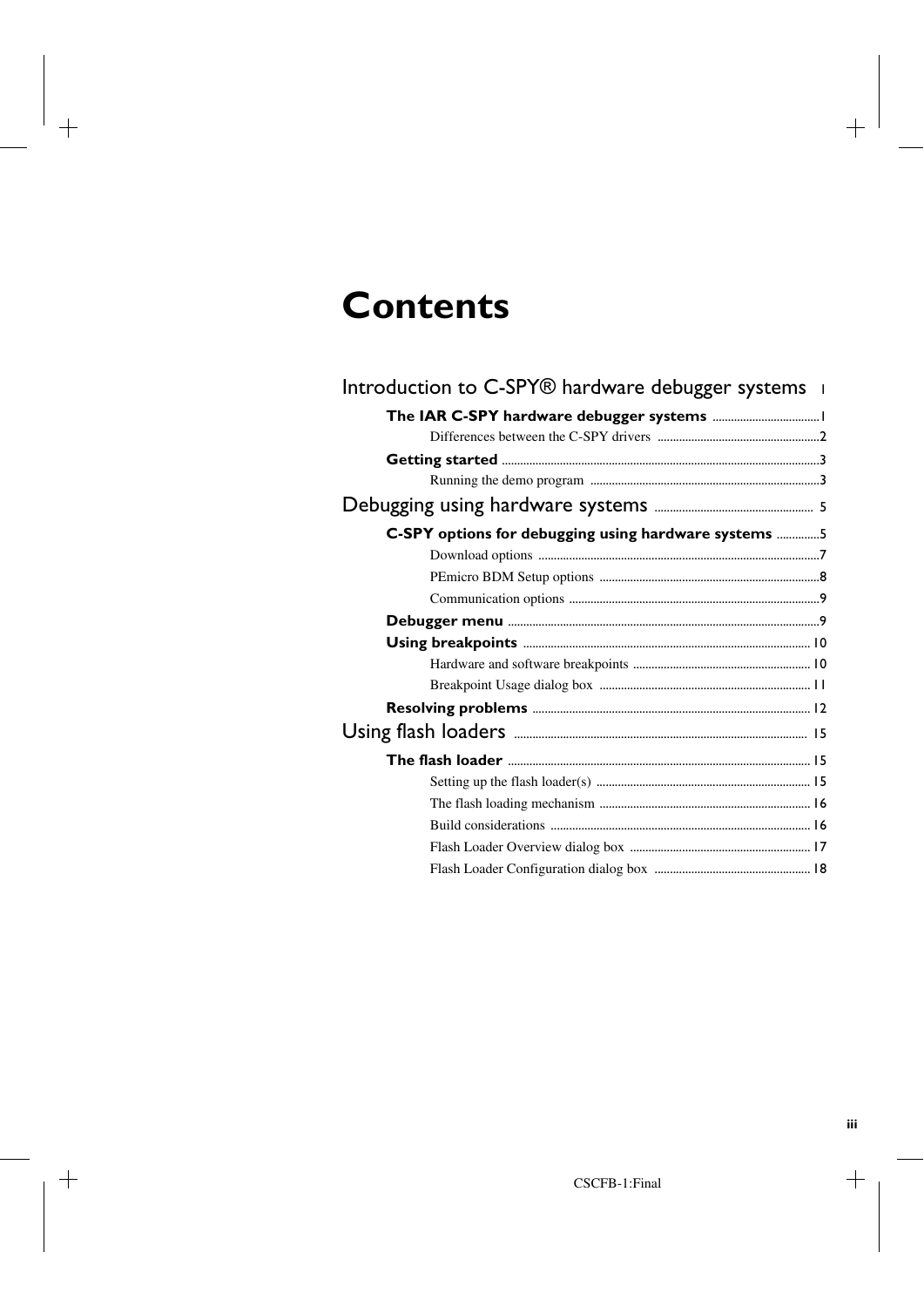**iv**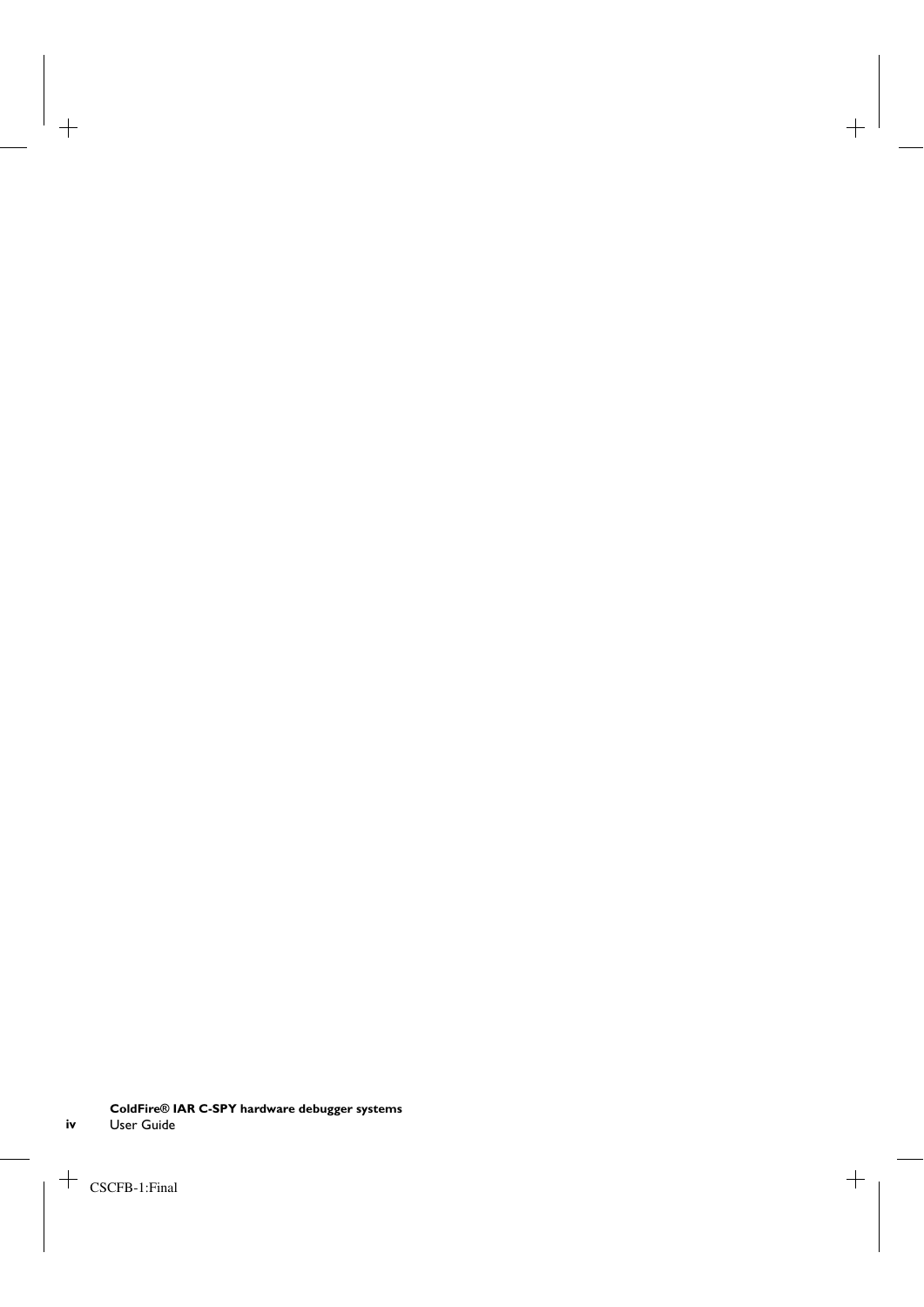# <span id="page-4-0"></span>**Introduction to C-SPY® hardware debugger systems**

This guide introduces you to the ColdFire IAR C-SPY hardware debugger systems and to how they differ from the IAR C-SPY Simulator.

This guide assumes that you already have some working knowledge of the target system you are using, as well as some working knowledge of the IAR C-SPY Debugger. For a quick introduction, see the tutorials in the *IAR Embedded Workbench® IDE User Guide*.

Note that a few additional features may have been added to the software after this guide was written. The release notes available in the file cscfb.htm provide the latest information.

# <span id="page-4-1"></span>**The IAR C-SPY hardware debugger systems**

The C-SPY Debugger consists of both a generic part which provides a basic set of C-SPY features, and a driver. The C-SPY driver is the part that provides communication with and control of the target system. The driver also provides a user interface—special menus, and dialog boxes—to the functions provided by the target system.

For further details about the concepts that are related to the IAR C-SPY Debugger, see the *IAR Embedded Workbench® IDE User Guide*.

The IAR C-SPY Debugger for the ColdFire microcontroller supports evaluation boards that have a standardized 6-pin BDM (background debug mode) connector or a standardized 26-pin BDM connector. Background debug mode is used for system development, in-circuit testing, field testing, and programming.

The IAR C-SPY Debugger for the ColdFire microcontroller are available with drivers for the following hardware debug interfaces:

- J-Link for ColdFire® Processors (IAR Systems)
- J-Link ColdFire BDM 26 (Segger Microcontroller Systeme)
- USB Multilink (P&E Microcomputer Systems)
- Cyclone PRO and Cyclone MAX (P&E Microcomputer Systems).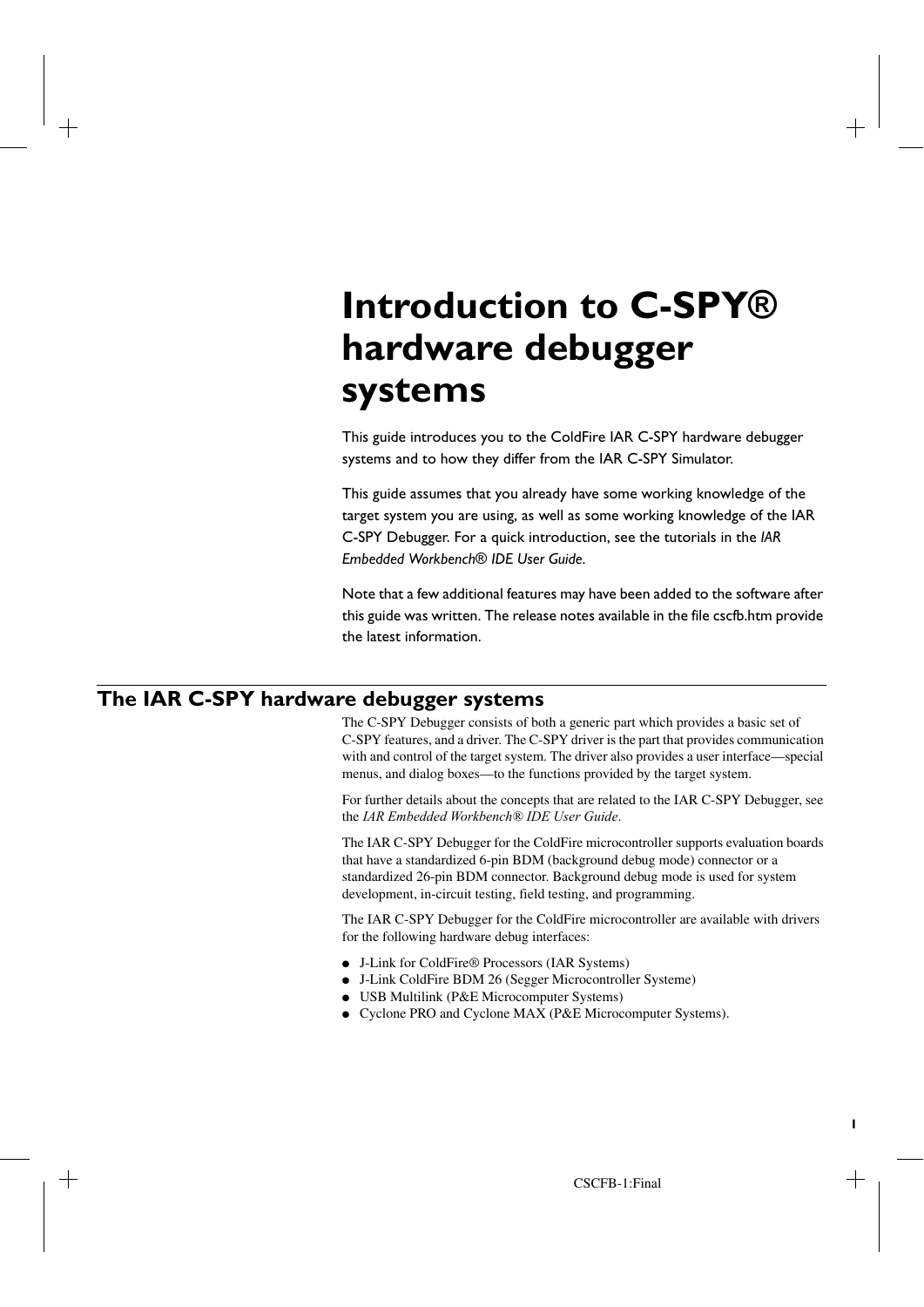In addition to the C-SPY driver, a hardware interface driver DLL is used for communicating with the BDM interface. This driver communicates with the BDM interface module over a parallell, serial, Ethernet, or USB connection.



*Figure 1: C-SPY BDM debugger communication overview*

# <span id="page-5-0"></span>**DIFFERENCES BETWEEN THE C-SPY DRIVERS**

The following table summarizes the key differences between the C-SPY drivers:

| Feature                    | <b>Simulator</b>          | J-Link | <b>Multilink and</b>   |
|----------------------------|---------------------------|--------|------------------------|
|                            |                           |        | <b>Cyclone PRO/MAX</b> |
| Flash loading              | --                        | x      | x                      |
| Code breakpoint (OP-fetch) | $\mathsf{x}$              | x      | x                      |
| Data breakpoints           | x                         | --     | --                     |
| Execution in real time     |                           | x      | x                      |
| Simulated interrupts       | x                         | --     | --                     |
| Real interrupts            | --                        | x      | x                      |
| Cycle counter              | x                         | --     | --                     |
| Code coverage              | $\boldsymbol{\mathsf{x}}$ | --     |                        |
| Data coverage              | x                         | --     | --                     |
| Profiling                  | $\boldsymbol{\mathsf{x}}$ | $x^*$  | $x * f$                |

*Table 1: Differences between available C-SPY drivers*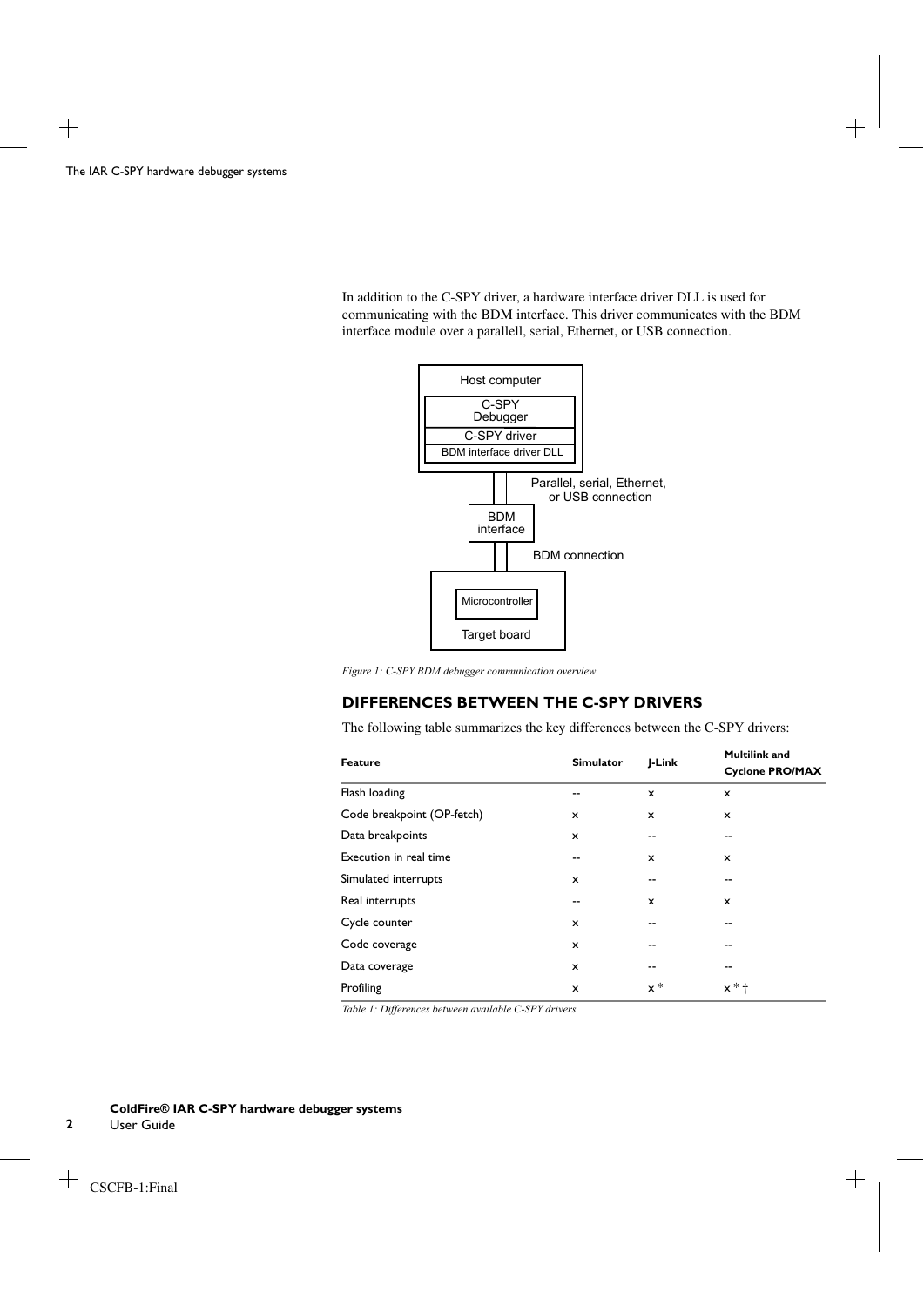**\* Cycle counter statistics are not available.**

**† Profiling works provided that enough breakpoints are available.**

# <span id="page-6-0"></span>**Getting started**

In this example, a demo project is set up for the IAR Systems MCF52223-SK board and for the Freescale M52223EVB board, where the LEDs are connected to a general purpose I/O port. When you run the demo program, the LEDs will blink.

You can find two ready-made workspaces, JLINK demo.eww and PEBDM demo.eww, together with source files in the cf\src\examples directory.

There are two projects, one each for the two evaluation boards. The first project contains the LCDmain.c file, which sends out data to PORTAN. The second project contains the GPIOmain.c file, which sends out data to PORTTC.

**Note:** The procedure in this example can be applied to other evaluation boards as well.

## <span id="page-6-1"></span>**RUNNING THE DEMO PROGRAM**

To run the demo program, follow this procedure.

- **1** To open the demo workspace:
	- Choose **Help>Startup Screen**
	- Click **Example workspaces** to open the **Open Example Workspace** dialog box
	- To open the workspace, choose either **JLINK\_demo** or **PEBDM\_demo** depending on your debug interface.
- **2** In the workspace window, select either the **lcd** or the **gpio** project, for J-Link or P&E BDM respectively. Choose **Project>Options**. In addition to the factory settings, make sure the following options are selected:

| Category               | Page          | <b>Option/Setting</b>                               |
|------------------------|---------------|-----------------------------------------------------|
| <b>General Options</b> | Target        | Device: MCF52223 <sup>1)</sup>                      |
| Debugger               | Setup         | Driver: J-Link or PEmicro BDM                       |
| PEmicro BDM            | Communication | Communication type: P&E Multilink USB <sup>2)</sup> |

*Table 2: Project options for C-SPY debugger example* 

**1) A default linker command file (**xcl**) and device description file (**ddf**) will automatically be used depending on your choice of device.**

**2) If you use a different communication type, you may have to specify a port, accordingly.**

For further details about the C-SPY options and how to configure C-SPY to interact with the target board, see *[C-SPY options for debugging using hardware systems](#page-8-2)*, page 5.

Click OK to close the **Options** dialog box.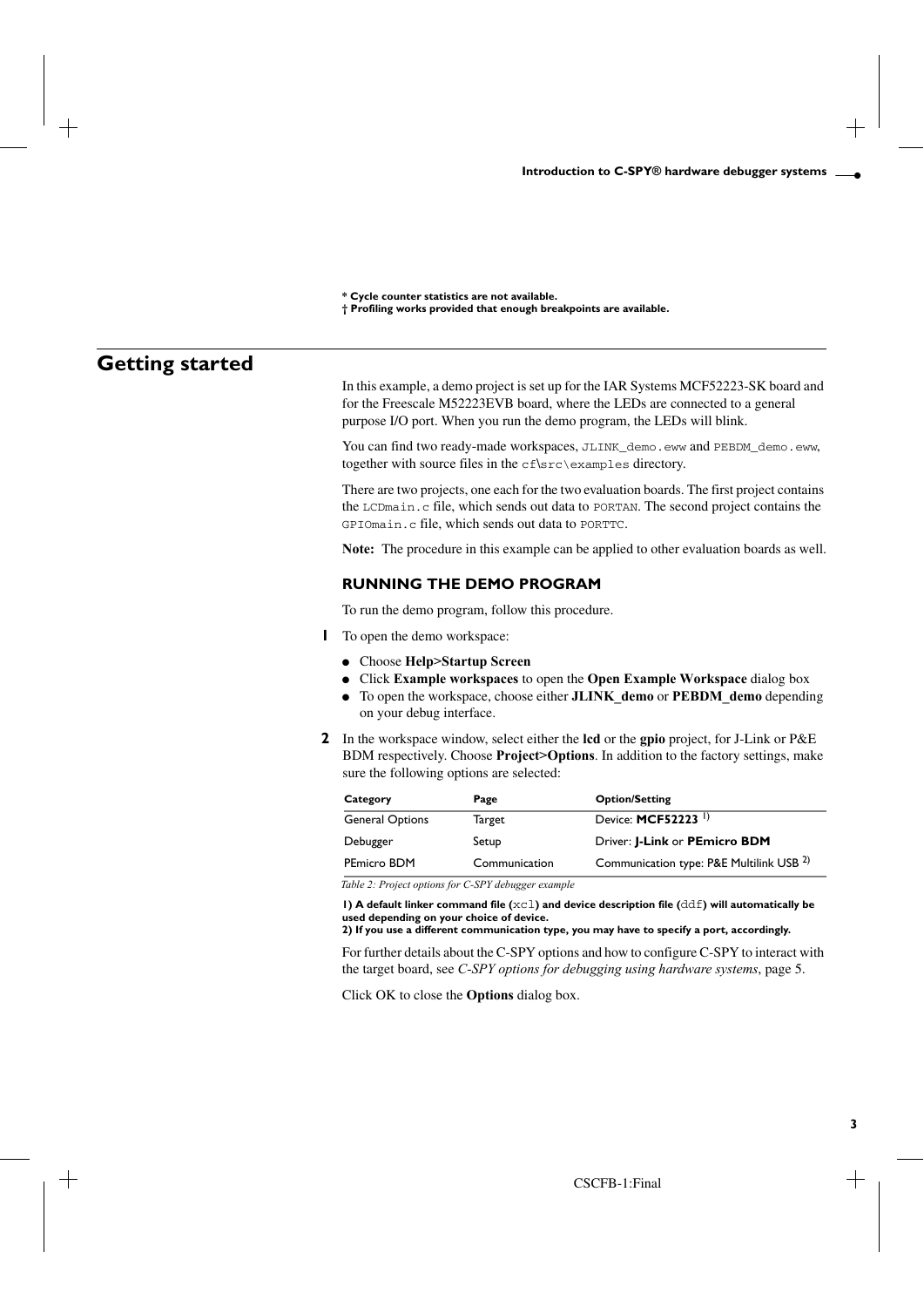- **3** Click the **Make** button to compile and link the program, which should build without any diagnostic messages.
- **4** Start C-SPY by clicking the **Debug** button or by choosing **Project>Debug**. While debugging, useful information is displayed in the Debug Log message window. To open this window, choose **View>Messages>Debug Log**.

If C-SPY should fail to establish contact with the target hardware, see *[Resolving](#page-15-1)  [problems](#page-15-1)*, page 12.

**5** Set a breakpoint on line:

delay(100);

**Note:** The number of physical hardware breakpoints used when setting breakpoints is limited. To read more about this, see *[Using breakpoints](#page-13-2)*, page 10.



- **6** Click the **Go** button a few times to see how the LEDs on the board change as different values are written to the port.
- **7** To see the LEDs blink continuously, remove the breakpoint and press **Go**.
- **8** Click the **Break** button to stop execution.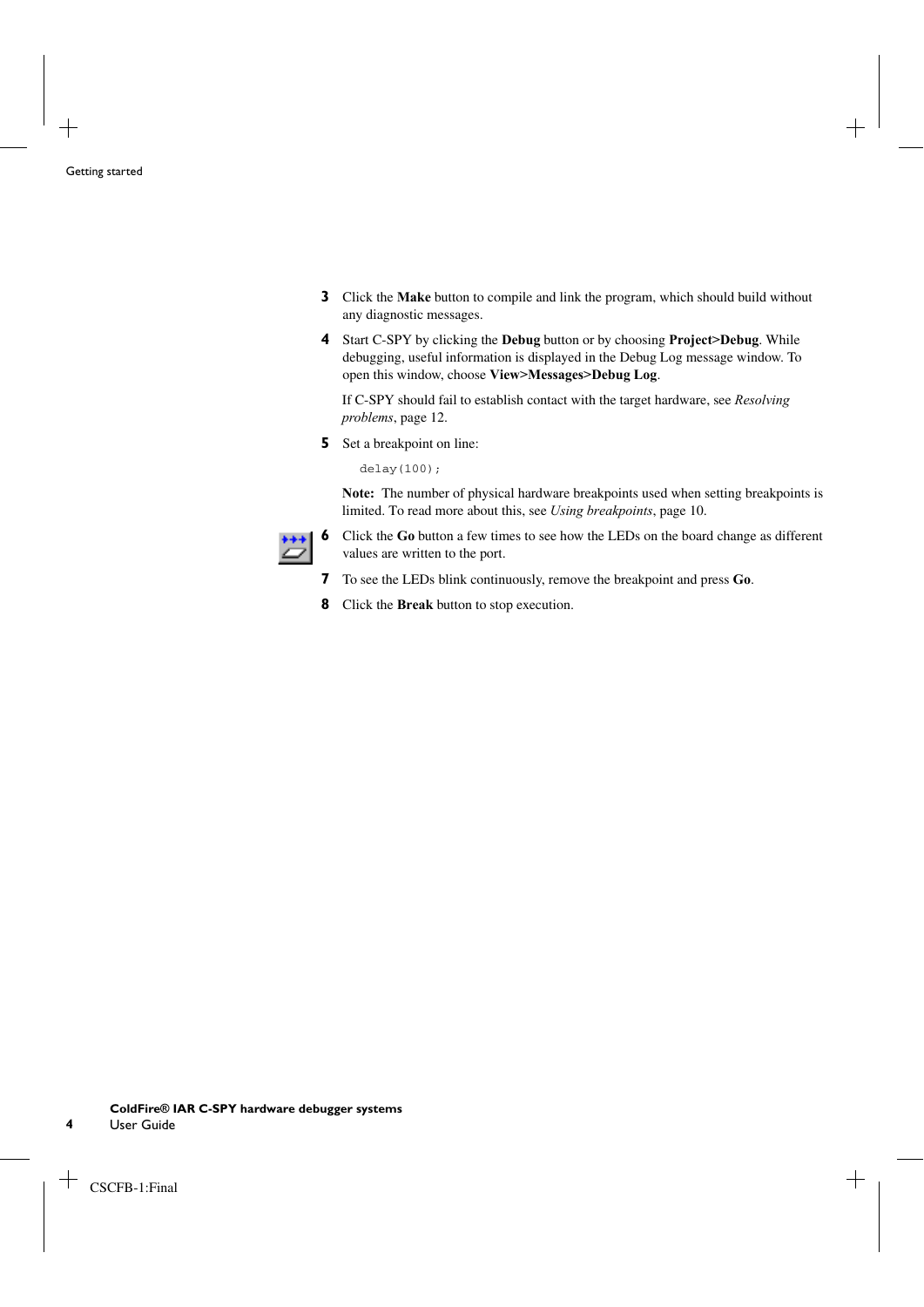# <span id="page-8-0"></span>**Debugging using hardware systems**

This chapter describes the options, settings, and configurations needed for using the C-SPY hardware debugger systems. The application can be run in real-time when using these features, which provides a powerful tool for locating problems in the application or the hardware. More specifically, this chapter contains the following sections:

- [C-SPY options for debugging using hardware systems](#page-8-1)
- [Debugger menu](#page-12-1)
- [Using breakpoints](#page-13-0)
- [Resolving problems.](#page-15-0)

# <span id="page-8-2"></span><span id="page-8-1"></span>**C-SPY options for debugging using hardware systems**

Before you start any C-SPY hardware debugger you must set some options for the debugger system—both generic options and options required for the specific system you are using. Follow this procedure:

- **1** To open the **Options** dialog box, choose **Project>Options**.
- **2** To set C-SPY generic options, select **Debugger** from the **Category** list.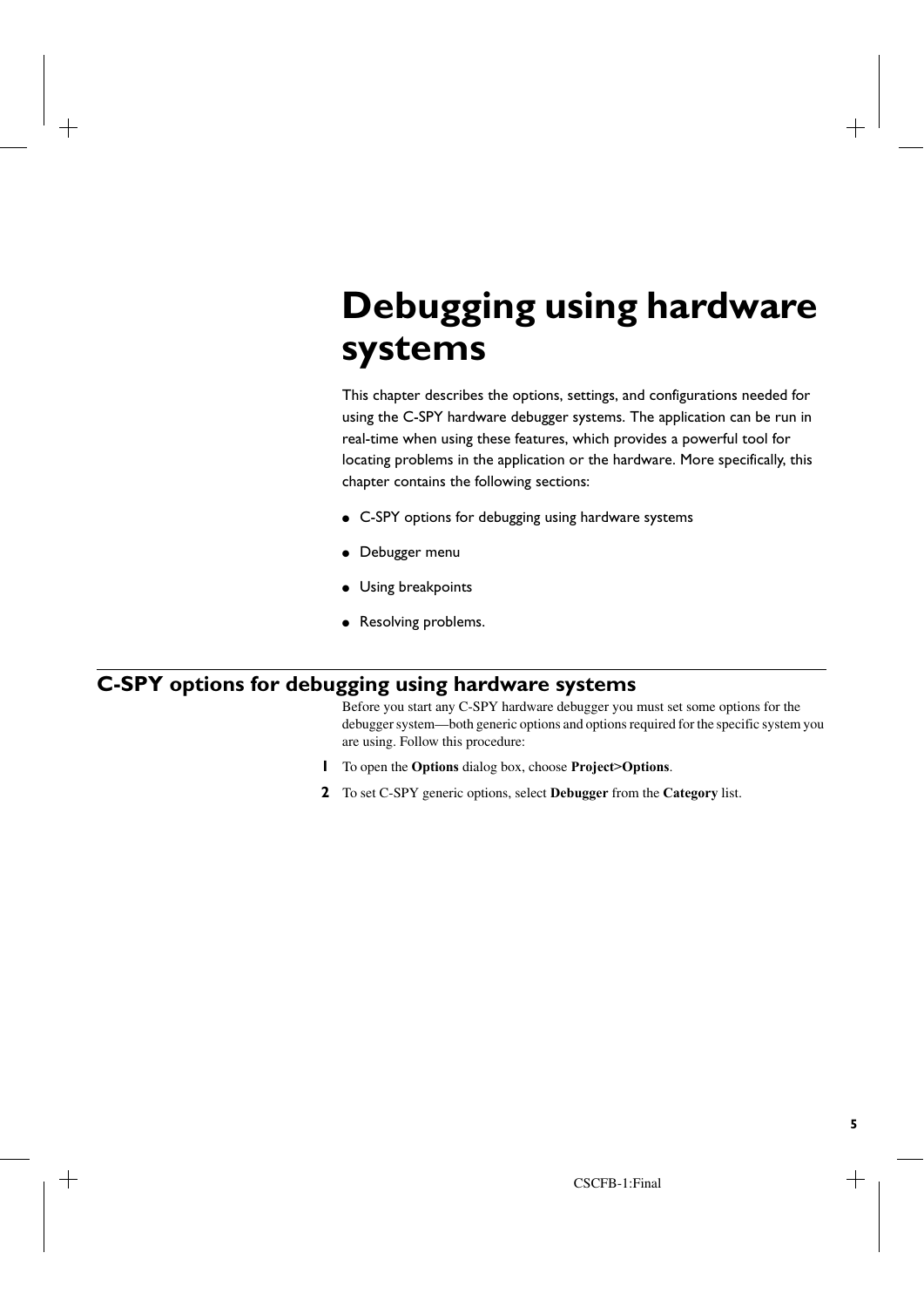- **3** On the **Setup** page, select the appropriate C-SPY driver from the **Driver** list. Choose between:
	- **J-Link** for one of the interfaces from either IAR Systems or from Segger
	- or **PEmicro BDM** for any of the interfaces from P&E.

| Options for node "Project1"                                                                                                                                                   |                                                                                                                                                                                                                                                                                                                                                              |
|-------------------------------------------------------------------------------------------------------------------------------------------------------------------------------|--------------------------------------------------------------------------------------------------------------------------------------------------------------------------------------------------------------------------------------------------------------------------------------------------------------------------------------------------------------|
| Category:<br>General Options<br>C/C++ compiler<br>Assembler<br><b>Custom Build</b><br><b>Build Actions</b><br>Linker<br><b>Debugger</b><br>PEmicro BDM<br>J-Link<br>Simulator | <b>Factory Settings</b><br>Setup   Download   Extra Options   Plugins  <br>Driver:<br>Simulator<br>$\overline{\phantom{a}}$<br>$\overline{\triangledown}$ Run to:<br>main<br>Setup macros-<br>$\Box$ Use macro file:<br>$\ldots$<br>Device description file<br>$\Box$ Override default:<br>\$TOOLKIT_DIR\$\CONFIG\DDF\iom51ge128.ddf<br>$\sim$ $\sim$ $\sim$ |
|                                                                                                                                                                               | <b>OK</b><br>Cancel                                                                                                                                                                                                                                                                                                                                          |

*Figure 2: Project options dialog box*

For information about the settings **Setup macros**, **Run to**, and **Device descriptions**, as well as for information about the pages **Extra Options** and **Plugins**, see the *IAR Embedded Workbench® IDE User Guide*.

Note that a default linker command file and device description file are automatically selected depending on your selection of device on the **General Options>Target** page. Use the **Override device description file** check box and the browse button if you want to override the default device description file.

- **4** To set options for the download, click the **Download** tab. For details about these options, see *[PEmicro BDM Setup options](#page-11-0)*, page 8.
- **5** To set the options specific to the P&E interfaces, select **PEmicro BDM** from the **Category** list. Note that these options are only available when you have selected **PEmicro BDM** from the **Driver** list on the **Debugger>Setup** page.

**Note:** There are no options specific to J-Link required.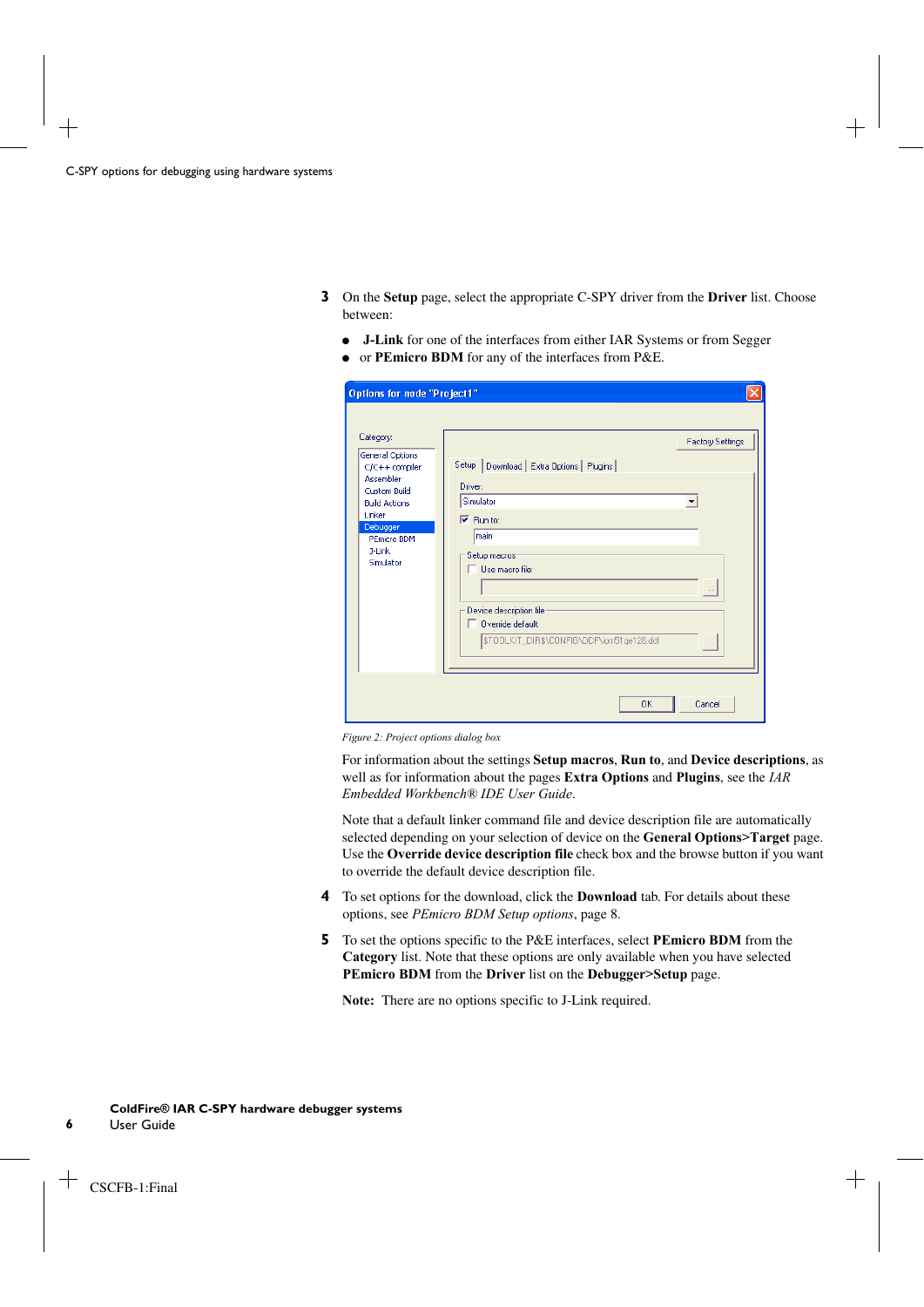- **6** To set options for the P&E interface, click the **Setup** tab. For details about these options, see *[PEmicro BDM Setup options](#page-11-0)*, page 8.
- **7** To set the options for communication, click the **Communication** tab. For details about these options, see *[Communication options](#page-12-0)*, page 9.
- **8** When you have set all the required options, click **OK** in the **Options** dialog box.

# <span id="page-10-0"></span>**DOWNLOAD OPTIONS**

The **Download** page contains the options for configuring the download.

| Download                                                           |      |
|--------------------------------------------------------------------|------|
| Verify download<br>Suppress download<br>$\Box$ Use flash loader(s) | Edit |
|                                                                    |      |

*Figure 3: Download page*

#### **Verify download**

Use this option to check every byte after loading to verify the download and that the memory of the target hardware is writable and mapped in a consistent way. A warning message will be generated if there are any errors during download.

#### **Suppress download**

Use this option to disable download. This option is useful if you already have your application in memory and you want to:

- minimize the number of times you write to flash
- disable the time-consuming download.

The implicit RESET performed at C-SPY startup is not disabled.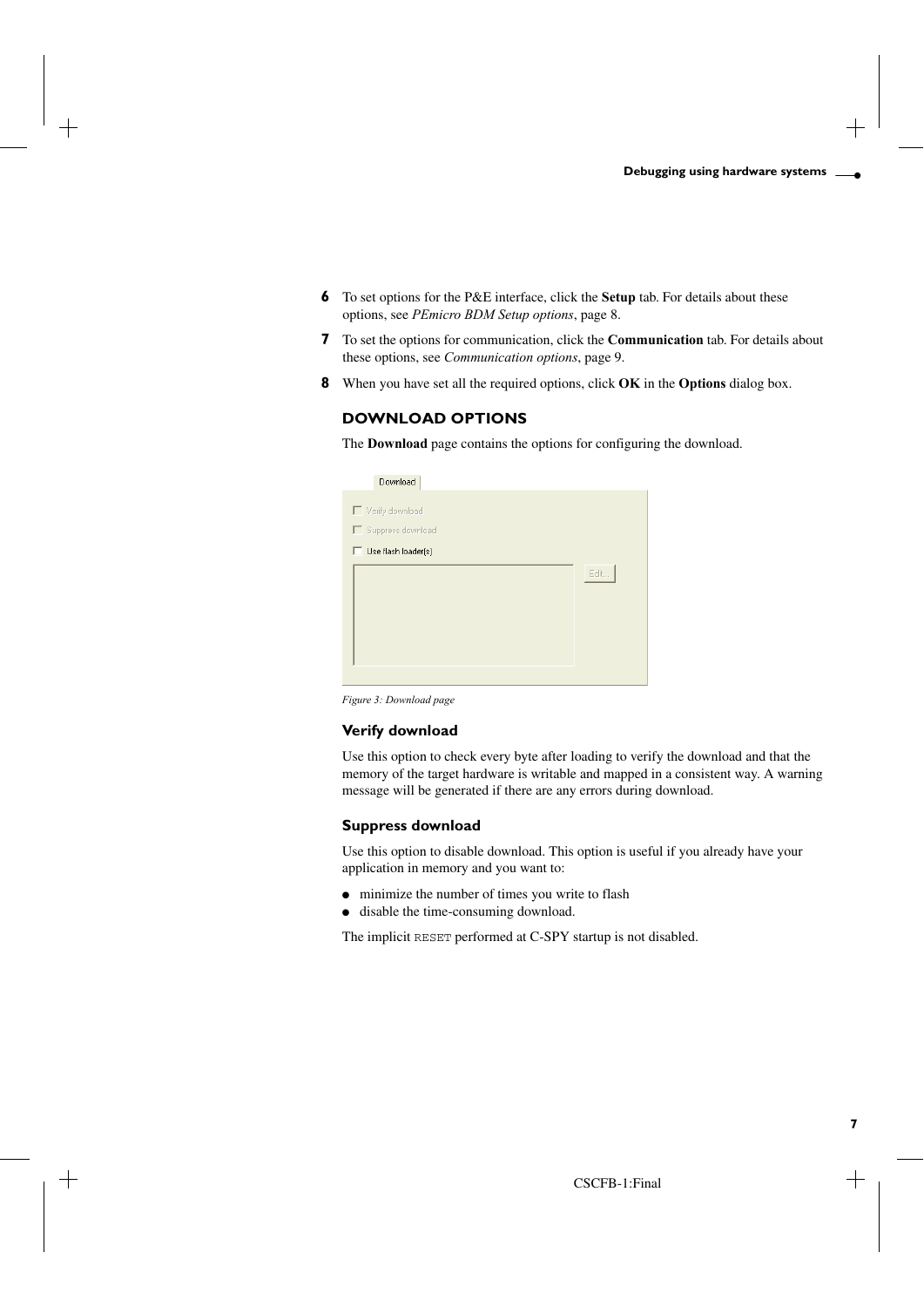# **Use flash loader(s)**

Use the **Use flash loader(s)** option to use one or several flash loaders for downloading your application to flash memory. If a flash loader is available for the selected device, it will be used as default. Press the **Edit** button to open the **Flash Loader Overview** dialog box.

To read more about flash loaders, see *[Using flash loaders](#page-18-3)*, page 15.

# <span id="page-11-0"></span>**PEMICRO BDM SETUP OPTIONS**

The **Setup** page contains the options for debugging using a P&E interface.

# Setup External Clock Rate:  $80$  MHz

*Figure 4: PEmicro BDM page*

## **External Clock Rate**

Use this option to set a value of the external clock rate.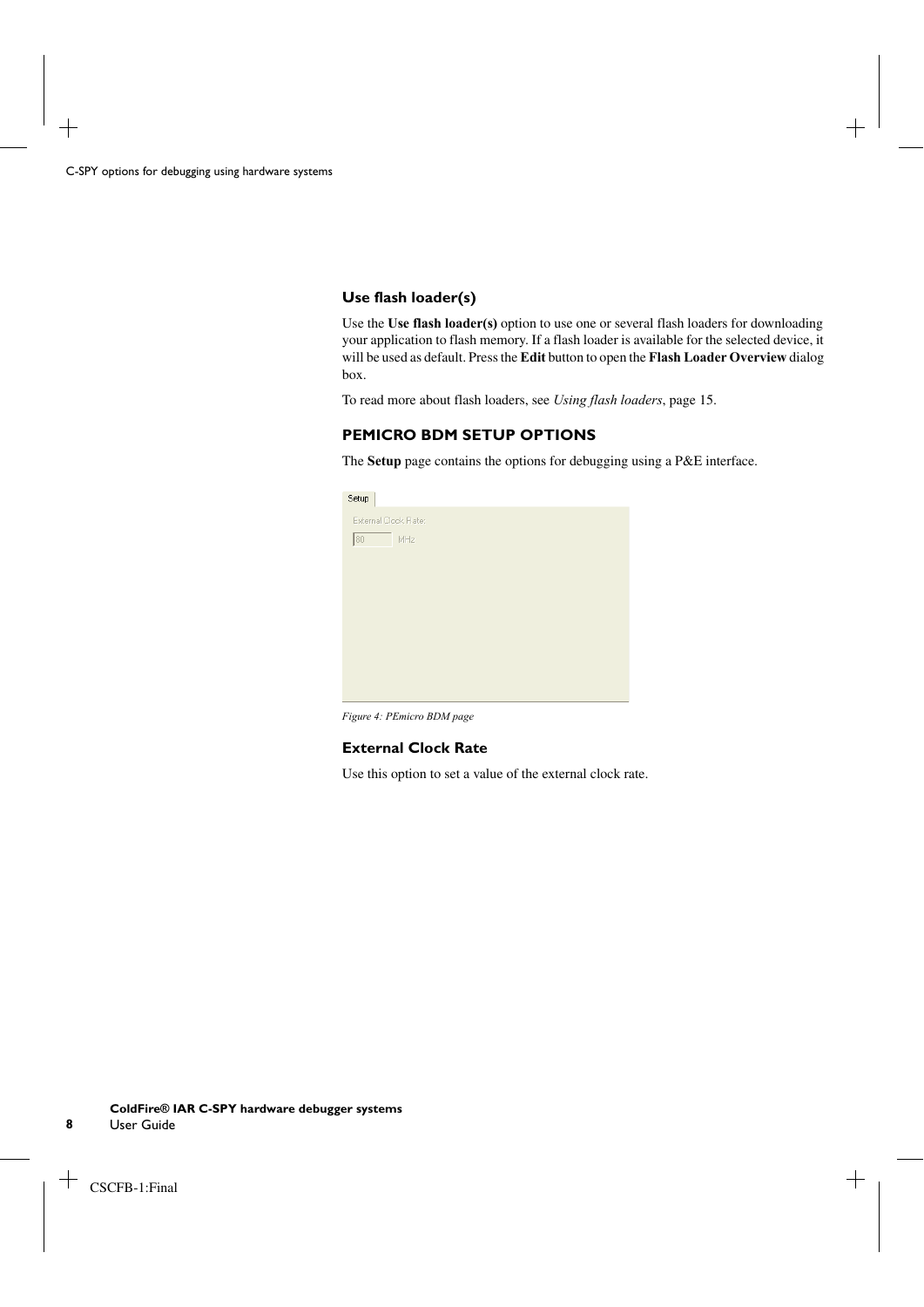# <span id="page-12-0"></span>**COMMUNICATION OPTIONS**

The **Communication** page contains all the communication options.

| Communication       |                   |  |
|---------------------|-------------------|--|
| Communication type: | P&E Multilink USB |  |
| Port:               | COM1              |  |
|                     |                   |  |
|                     |                   |  |
|                     |                   |  |
|                     |                   |  |

*Figure 5: Communication page*

The following settings are available:

| <b>Setting</b>            | <b>Description</b>                                                       |
|---------------------------|--------------------------------------------------------------------------|
| <b>Communication type</b> | Selects one of the supported communication types:<br>• P&E Multilink USB |
|                           | • Cyclone MAX Serial                                                     |
|                           | • Cyclone MAX USB<br>• Cyclone MAX Ethernet.                             |
| Port                      | Selects one of the supported ports. Choose between COM1-4.               |

*Table 3: Serial Communication options*

# <span id="page-12-1"></span>**Debugger menu**

When running any of the C-SPY hardware debugger systems, a dedicated menu appears.

 $\checkmark$  Breakpoint usage...

*Figure 6: Debugger menu*

The following command is available on the menu:

**Breakpoint usage** Opens the Breakpoint Usage window, see *[Breakpoint Usage dialog box](#page-14-0)*, [page 11.](#page-14-0)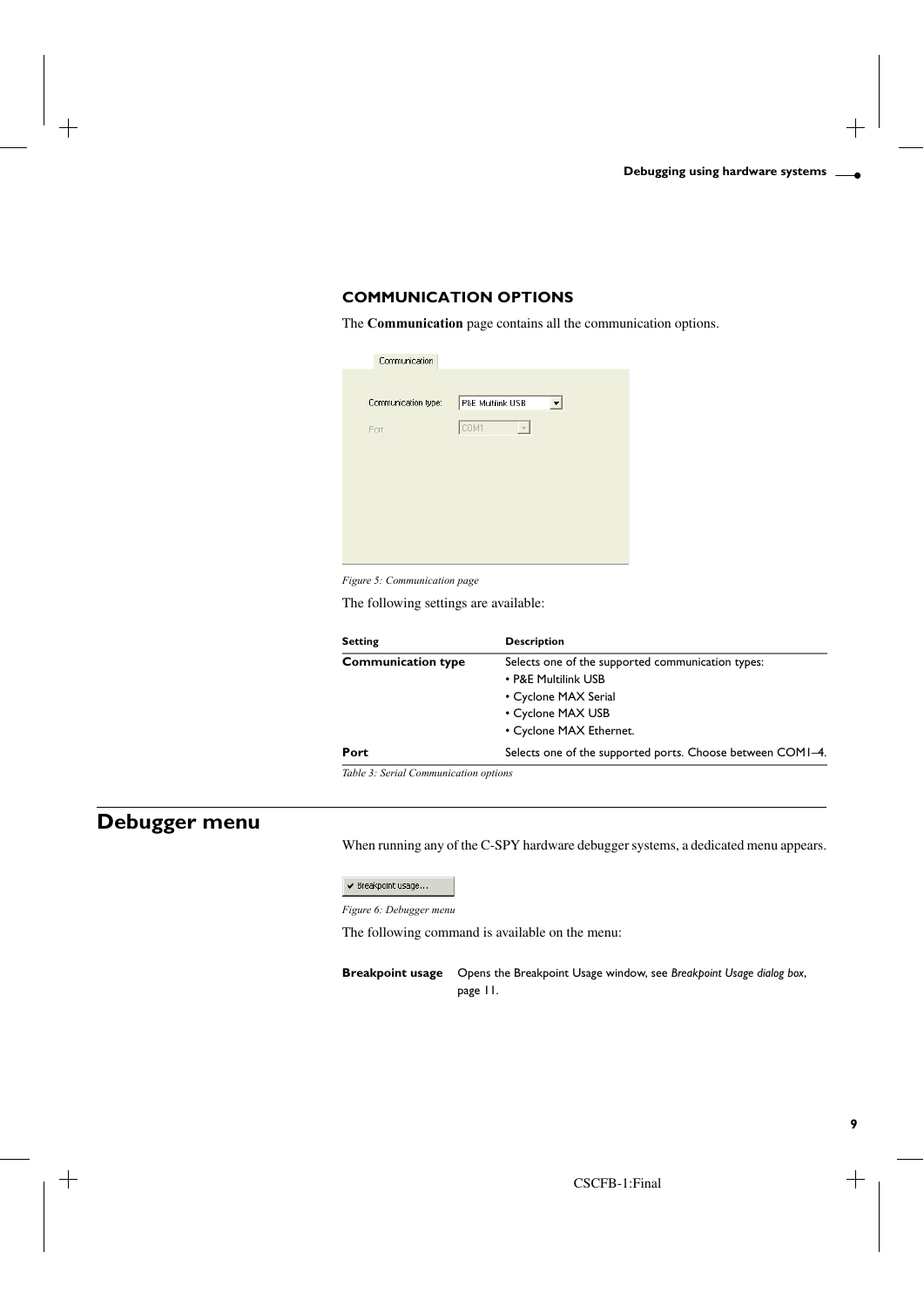# <span id="page-13-2"></span><span id="page-13-0"></span>**Using breakpoints**

This section provides information about breakpoints specific to the debugger system you are using. The following is described:

- *[Hardware and software breakpoints](#page-13-1)*, page 10
- *[Breakpoint Usage dialog box](#page-14-0)*, page 11.

For information about the different methods for setting breakpoints, the facilities for monitoring breakpoints, and the different breakpoint consumers, see the *IAR Embedded Workbench® IDE User Guide*.

# <span id="page-13-1"></span>**HARDWARE AND SOFTWARE BREAKPOINTS**

The physical breakpoint used on the target can be one of two types—*hardware* and *software*.

This table summarizes the characteristics of hardware and software breakpoints:

| Type                                           | <b>Number</b> | Execution<br>overhead |
|------------------------------------------------|---------------|-----------------------|
| Hardware                                       | Normally four | No                    |
| Software (statement located in RAM memory)     | Unlimited     | Yes                   |
| Software (statement located in flash memory) * | Unlimited     | Yes +                 |

*Table 4: Hardware and software breakpoints*

**\* Software breakpoints in flash memory is only possible when using the J-Link interface. † Slightly more overhead than for software breakpoints in RAM memory.**

For the J-Link interfaces, C-SPY will use a hardware breakpoint if available; if not available, a software breakpoint is used.

For the P&E interfaces, C-SPY will initially always try to use a software breakpoint. If this is not possible, because your application is not located in read/write memory, C-SPY will try to use a hardware breakpoint. If all hardware breakpoints are occupied, C-SPY will issue a message in the Debug Log window. You can get information about the used breakpoints in the **Breakpoints Usage** dialog box.

#### **Hardware breakpoints**

Hardware breakpoints are available in the microcontroller and can be set in any type of memory (RAM, ROM, or flash). The number of breakpoints is normally four.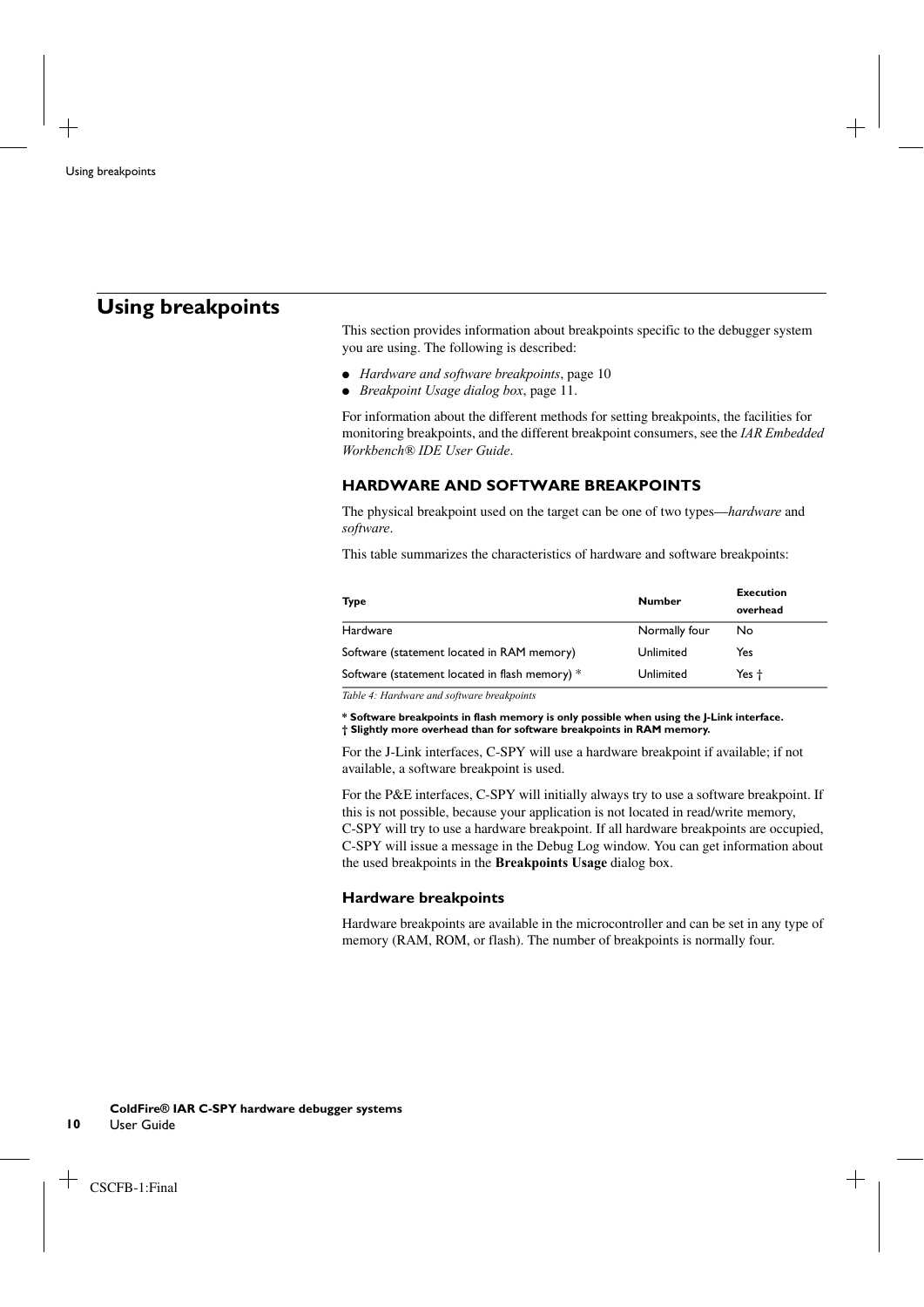#### **Software breakpoints**

For the J-Link interfaces, software breakpoints can be used if the statement is located in either RAM or flash memory. Software breakpoints imply some execution overhead, which will be slightly more for flash memory than for RAM memory.

For P&E interfaces, software breakpoints can only be used when the statement you want to set a breakpoint on is located in read/write memory. This means that you have to temporarily link your application, or parts of it, so that it is located in read/write memory.

Software breakpoints are implemented in such a way that they temporarily substitute the actual instruction with the HALT instruction. Before resuming execution, the original instruction will be restored. This will generate execution time overhead when running an application.

**Note:** It is not possible to set software breakpoints on consecutive 1-byte instructions.

## <span id="page-14-0"></span>**BREAKPOINT USAGE DIALOG BOX**

The **Breakpoint Usage** dialog box—available from the driver-specific menu—lists all active breakpoints.

| <b>Breakpoint Usage</b>                                                      |  |
|------------------------------------------------------------------------------|--|
| $\blacksquare$ 0x82DC<br>[Fetch]<br>- C-SPY Terminal I/O & libsupport module |  |
|                                                                              |  |
|                                                                              |  |
|                                                                              |  |
|                                                                              |  |

*Figure 7: Breakpoint Usage dialog box*

In addition to listing all breakpoints that you have defined, this dialog box also lists the internal breakpoints that the debugger is using.

For each breakpoint in the list, the address and access type are shown. Each breakpoint in the list can also be expanded to show its originator.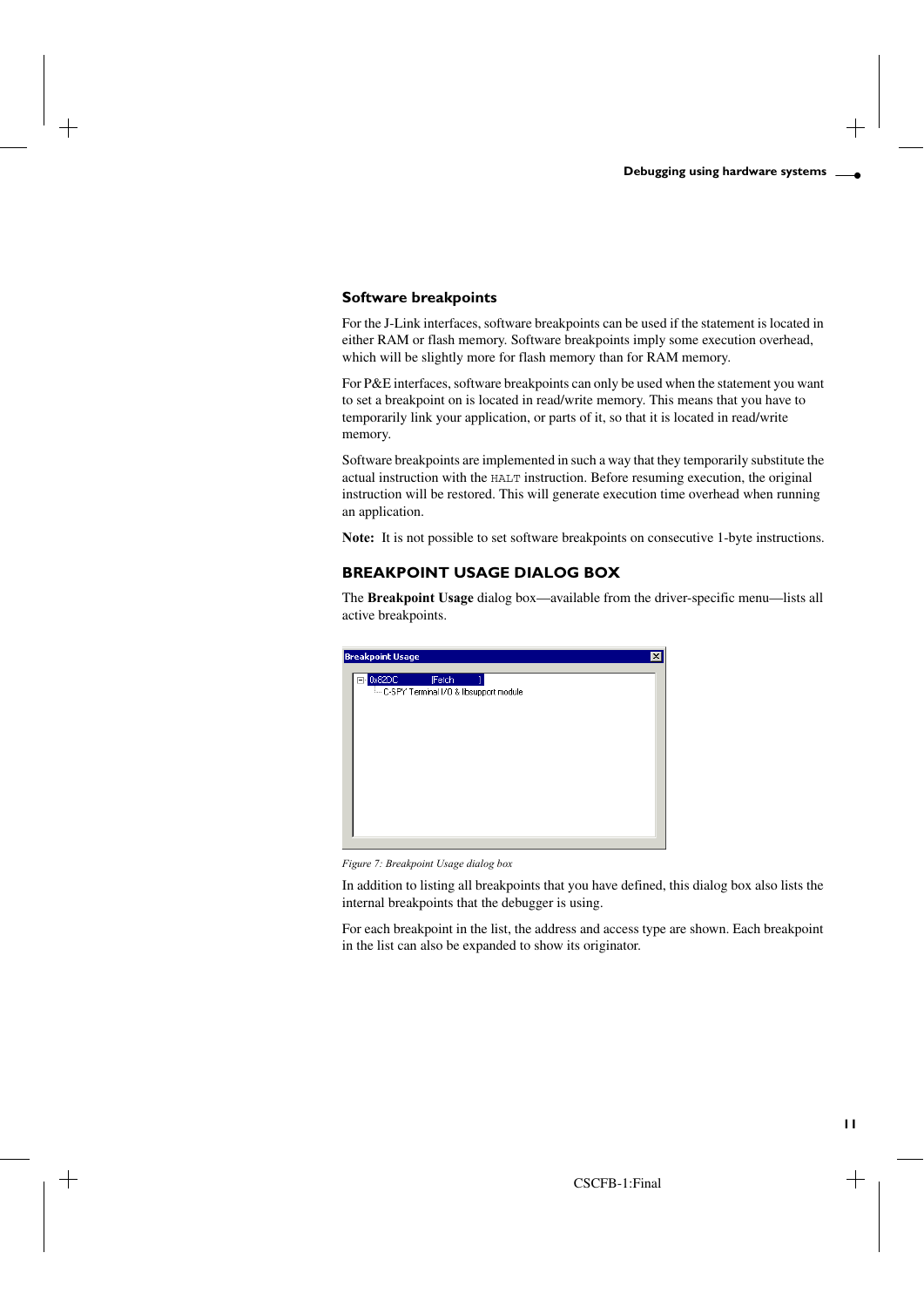# <span id="page-15-1"></span><span id="page-15-0"></span>**Resolving problems**

Debugging using a hardware debugger system requires interaction between many systems, independent from each other. For this reason, it can be a complex task to set up this debug system. If something goes wrong, it may at first be difficult to locate the cause of the problem.

This section includes suggestions for resolving the most common problems that can occur when debugging.

For problems concerning the operation of the evaluation board, refer to the documentation supplied with it, or contact your hardware distributor.

# **WRITE FAILURE DURING LOAD**

There are several possible reasons for write failure during load. The two most common are that your application has been incorrectly linked or that the wrong device description file is used.

Check that you are using correct files.



If you are using the IAR Embedded Workbench IDE, both of these files are automatically selected based on your choice of device:

- Choose **Project>Options**
- Select the **General Options** category
- Click the **Target** tab
- Choose the appropriate device from the **Device** drop-down menu.



To override the default DDF file, see *[C-SPY options for debugging using hardware](#page-8-1)  systems*[, page 5](#page-8-1). To override the default linker command file:

- Choose **Project>Options**
- Select the **Linker** category
- Click the **Config** tab
- Choose the appropriate linker command file in the **Linker command file** field.

# **NO CONTACT WITH THE TARGET HARDWARE**

There are several possible reasons for C-SPY to fail to establish contact with the target hardware.

- Check the communication devices on your host computer
- Verify that the cable is properly plugged in and not damaged or of the wrong type
- Verify that the target chip is properly mounted on the evaluation board
- Make sure that the evaluation board is supplied with sufficient power
- Check that the correct options for communication have been specified in the IAR Embedded Workbench; see *[Communication options](#page-12-0)*, page 9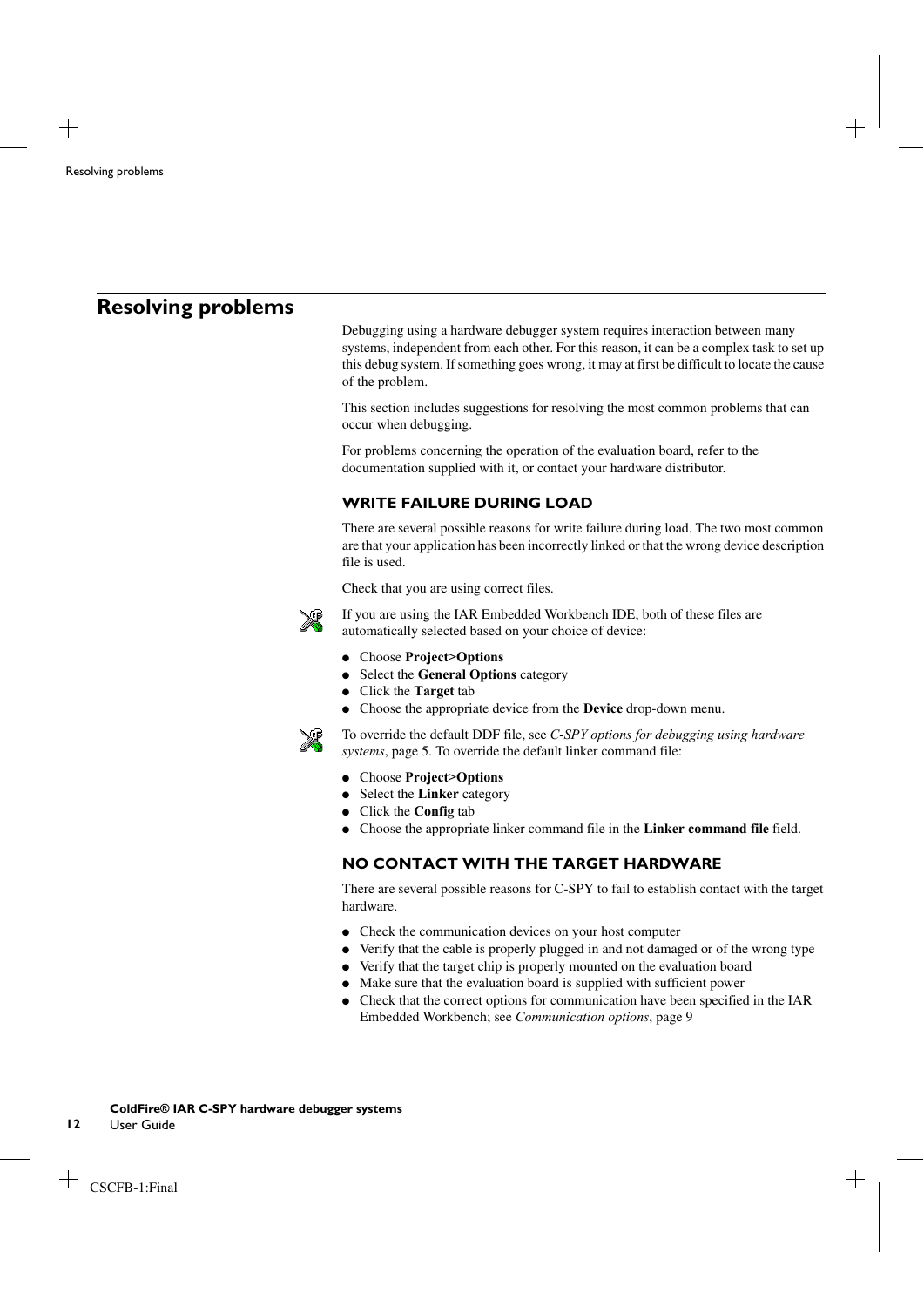● Examine the linker command file to make sure that the application has not been linked to the wrong address.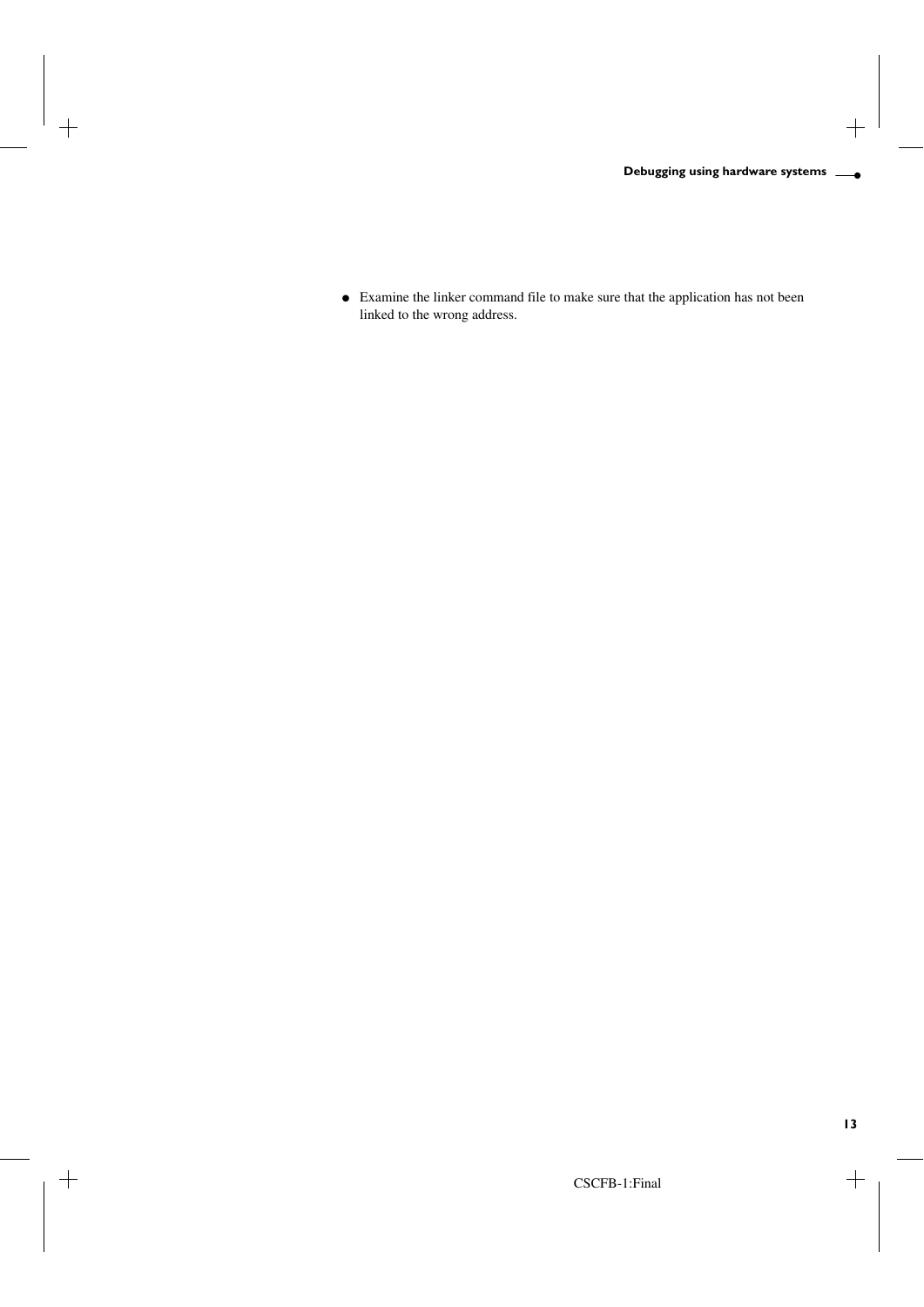Resolving problems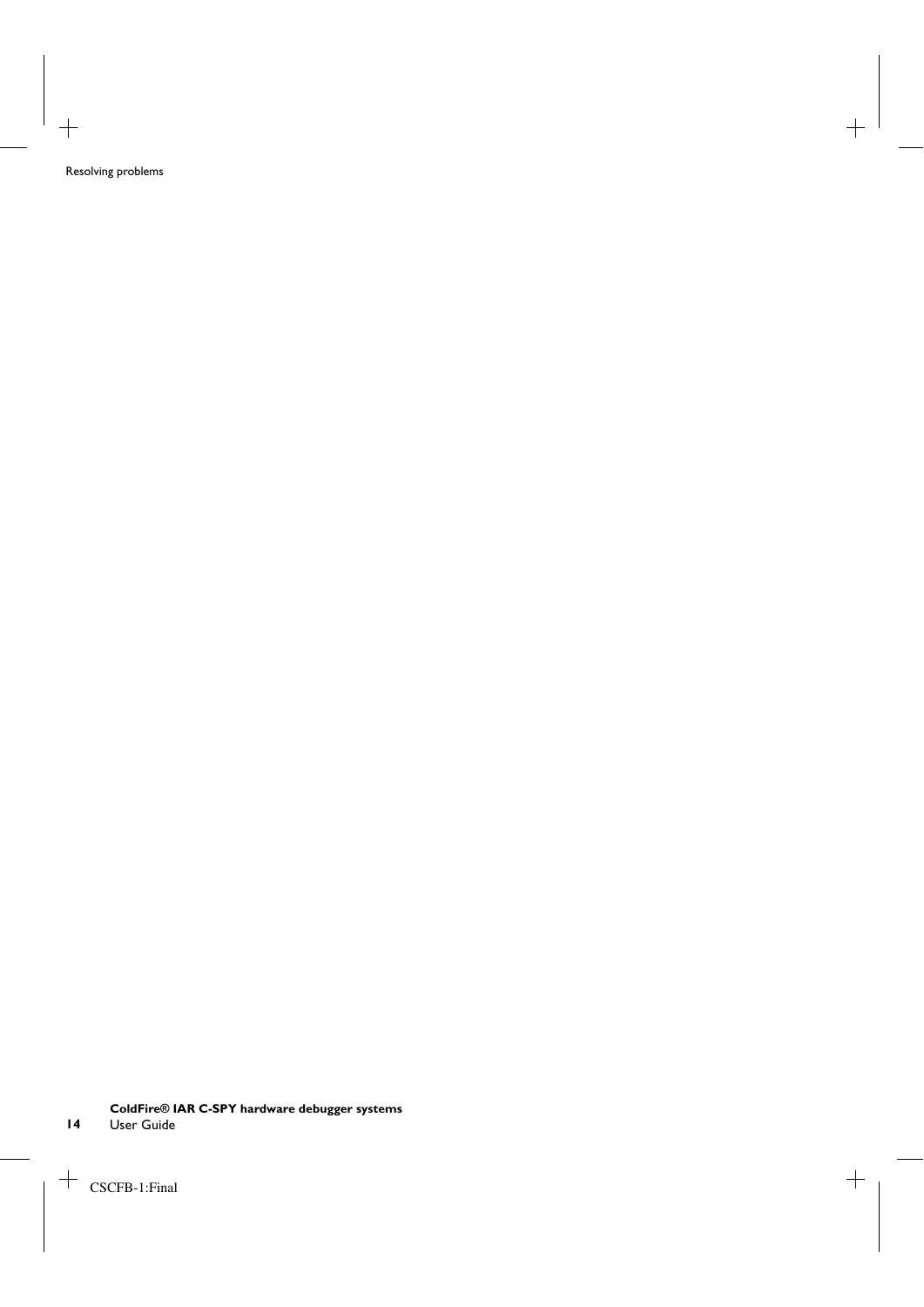# <span id="page-18-3"></span><span id="page-18-0"></span>**Using flash loaders**

This chapter describes the flash loader, what it is and how to use it.

# <span id="page-18-1"></span>**The flash loader**

A flash loader is an agent that is downloaded to the target. It fetches your application from the C-SPY debugger and programs it into flash memory. The flash loader uses the file I/O mechanism to read the application program from the host. You can select one or several flash loaders, where each flash loader loads a selected part of your application. This means that you can use different flash loaders for loading different parts of your application.

The flash loader API, documentation, and implementation templates are available to make it possible for you to implement your own flash loader.

# <span id="page-18-2"></span>**SETTING UP THE FLASH LOADER(S)**

To use a flash loader for downloading your application:

- **1** Choose **Project>Options**.
- **2** Choose the **Debugger** category and click the **Download** tab.
- **3** Select the **Use Flash loader(s)** option, and click the **Edit** button.
- **4** The **Flash Loader Overview** dialog box lists all currently available flash loaders; see *[Flash Loader Overview dialog box](#page-20-0)*, page 17. You can either select a flash loader or open the **Flash Loader Configuration** dialog box.

In the **Flash Loader Configuration** dialog box, you can configure the download. For reference information about the different flash loader options, see *[Flash Loader](#page-21-0)  [Configuration dialog box](#page-21-0)*, page 18.

# **Setting up the target system using a C-SPY macro file**

You can use a C-SPY macro to set up the target system before loading the flash loader to RAM. One example when this is useful is for targets where the RAM is not functional after reset; the macro is used for setting up the necessary registers for proper RAM operation.

The following criteria must be met for a macro function to be executed before downloading the flash loader:

● The macro file must be located in the same directory as the flash loader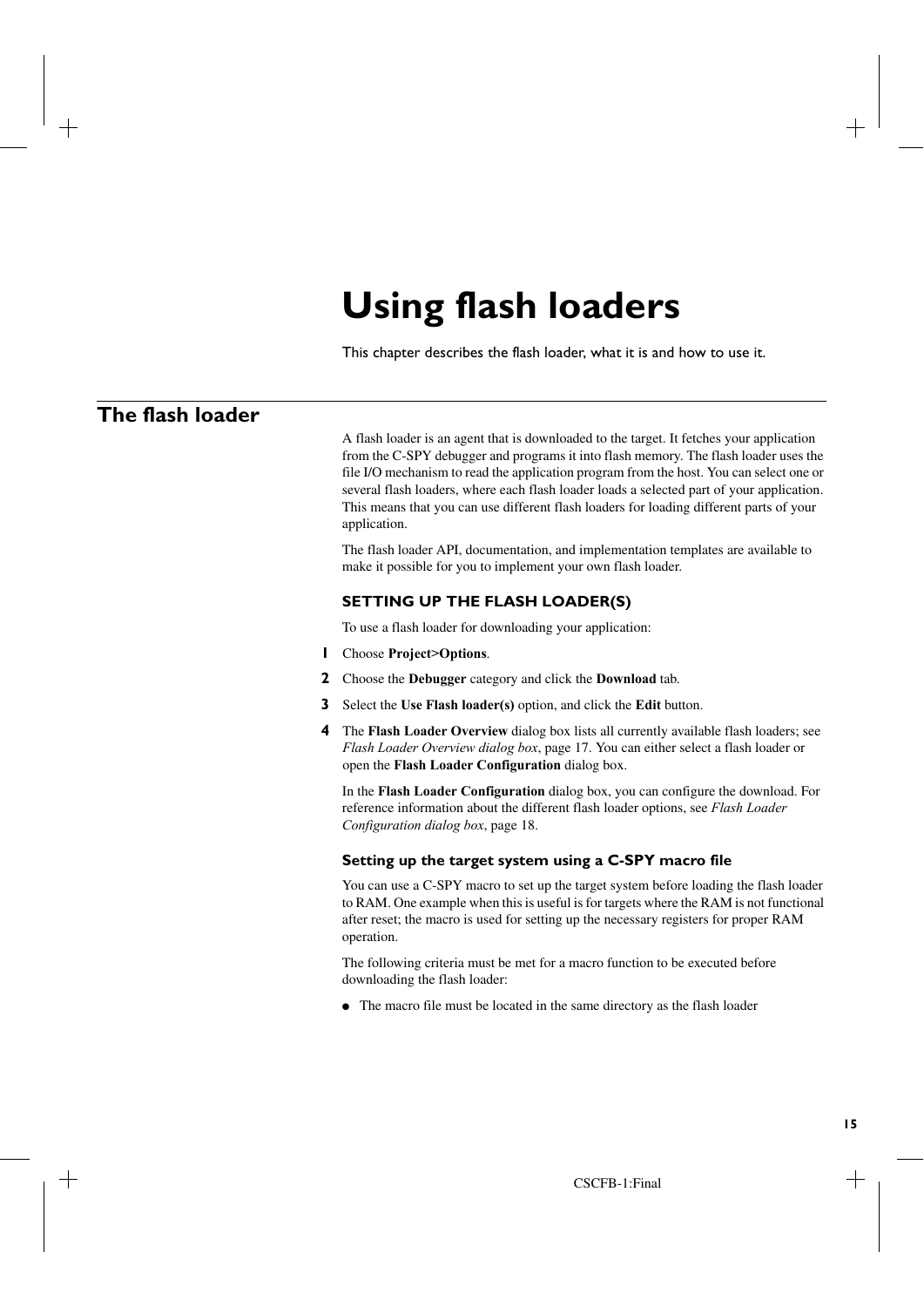- $\bullet$  The macro file must have the filename extension mac
- The name of the macro file must be the same as the flash loader
- The setup macro function execUserFlashInit must be defined in the macro file. This macro function is called from the debugger before the flash loader is loaded into RAM. Note that debugging while when the flash loader is running as an application, the setup macro execUserPreload must be used instead of execUserFlashInit.

## <span id="page-19-0"></span>**THE FLASH LOADING MECHANISM**

When the **Use flash loader(s)** option is selected and one or several flash loaders have been configured, the following steps will be performed when the debug session starts:

- **1** C-SPY downloads the flash loader into target RAM.
- **2** C-SPY starts execution of the flash loader.
- **3** The flash loader opens the file holding the application code.
- **4** The flash loader reads the application code and programs it into flash memory.
- **5** The flash loader terminates.
- **6** C-SPY switches context to the user application.

The steps 1 to 5 are performed for each selected flash loader.

## <span id="page-19-1"></span>**BUILD CONSIDERATIONS**

When you build an application that will be downloaded to flash, special consideration is needed. Two output files must be generated. The first is the usual UBROF file (d68) that provides the debugger with debug and symbol information. The second file is a simple-code file (filename extension sim) that will be opened and read by the flash loader when it downloads the application to flash memory.

The simple-code file must have the same path and name as the UBROF file except for the filename extension.

To create the extra output file, choose **Project>Options** and select the **Linker** category. Select the **Allow C-SPY-specific extra output file** option. On the **Extra Output** page, select the **Generate extra output file** option. Choose the **simple-code** output format and the format variant **None**. Do not override the default output file. For reference information about these options, see *Output*, page 405.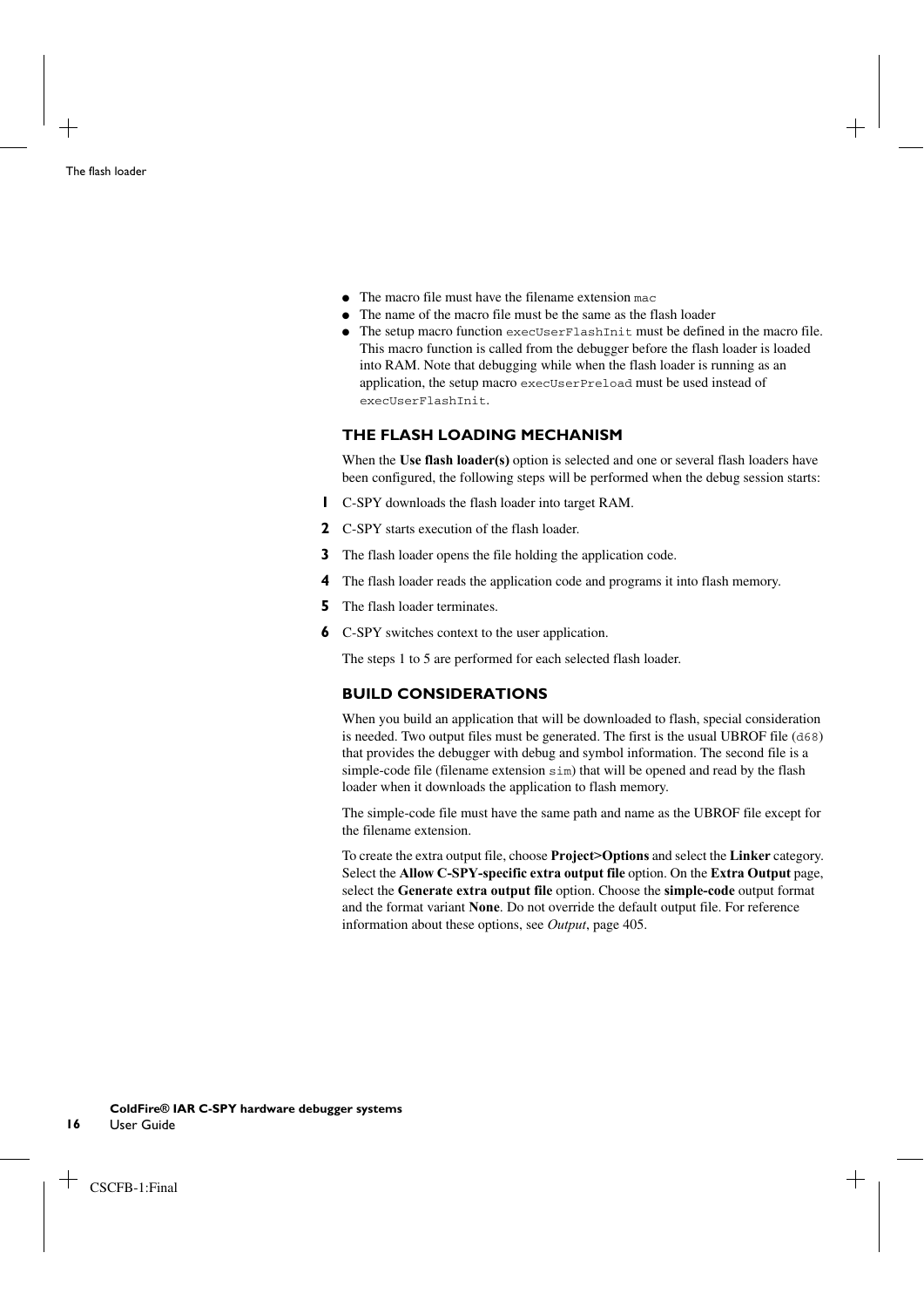# <span id="page-20-0"></span>**FLASH LOADER OVERVIEW DIALOG BOX**

The **Flash Loader Overview** dialog box—available from the **Debugger>Download** page—lists all defined flash loaders. If you have selected a device on the **General Options>Target** page for which there is a flash loader, this flash loader is by default listed in the **Flash Loader Overview** dialog box.

|       | <b>Flash Loader Overview</b> |                                | $\vert x \vert$     |
|-------|------------------------------|--------------------------------|---------------------|
| Range | Base<br>(default)            | Loader Path   Extra Parameters | OK                  |
|       |                              |                                | Cancel              |
|       |                              |                                | New                 |
|       |                              |                                | Edit                |
|       |                              |                                | <b>Delete</b><br>Ч. |

*Figure 8: Flash Loader Overview dialog box*

The following function buttons are available:

| <b>Button</b> | <b>Description</b>                                                                                                                                                         |
|---------------|----------------------------------------------------------------------------------------------------------------------------------------------------------------------------|
| OK.           | The selected flash loader(s) will be used for downloading your<br>application to memory.                                                                                   |
| Cancel        | Standard cancel.                                                                                                                                                           |
| New           | Opens the <b>Flash Loader Configuration</b> dialog box where you can<br>specify what flash loader to use; see Flash Loader Configuration dialog box,<br>page 18.           |
| Edit          | Opens the Flash Loader Configuration dialog box where you can<br>modify the settings for the selected flash loader; see Flash Loader<br>Configuration dialog box, page 18. |
| Delete        | Deletes the selected flash loader configuration.                                                                                                                           |

*Table 5: Function buttons in the Flash Loader Overview dialog box*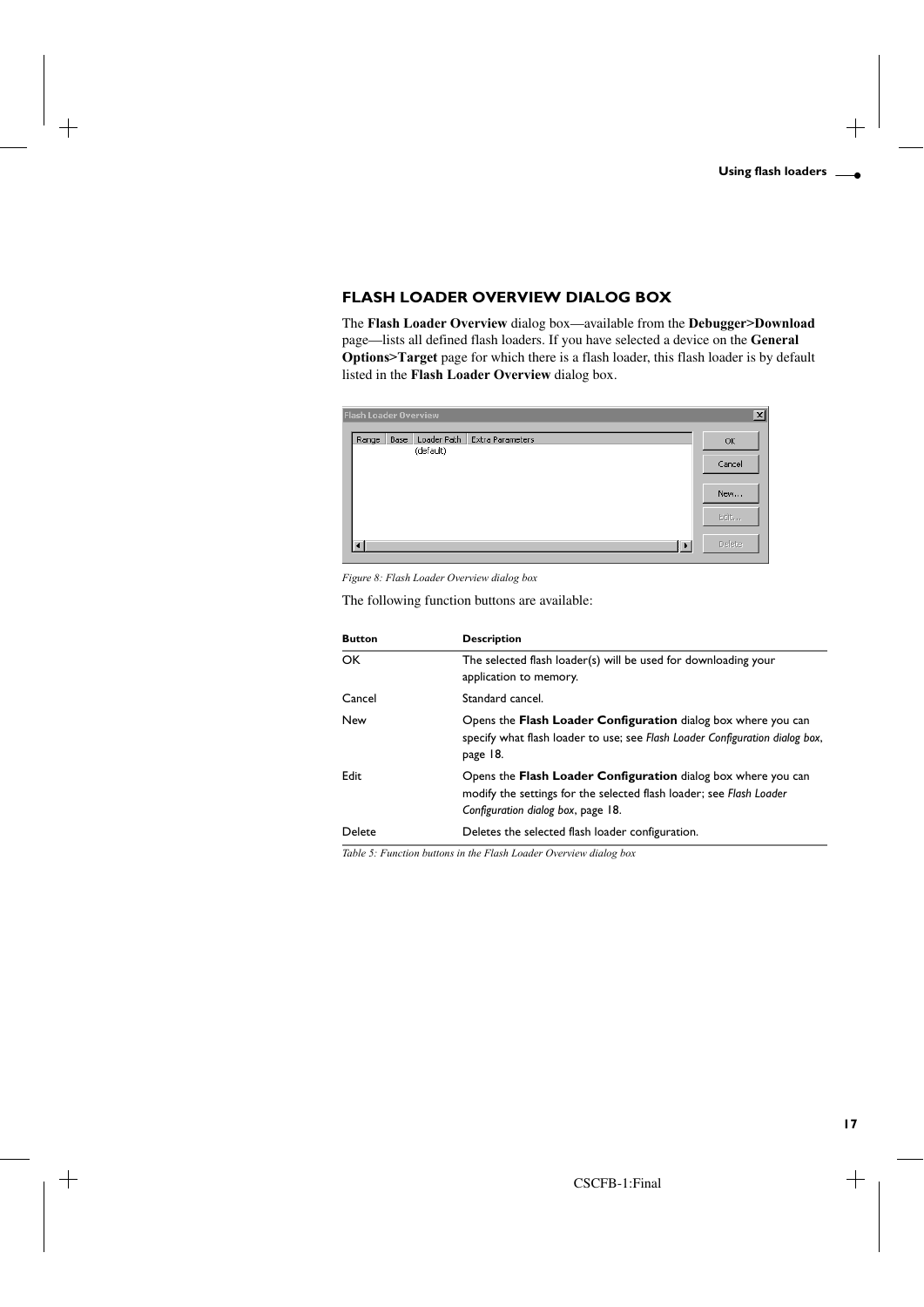# <span id="page-21-0"></span>**FLASH LOADER CONFIGURATION DIALOG BOX**

In the **Flash Loader Configuration** dialog box—available from the **Flash Loader Overview** dialog box—you can configure the download.

| <b>Flash Loader Configuration</b>           | ×            |
|---------------------------------------------|--------------|
| Memory range<br>$G$ All<br>C Start:<br>End: | OK<br>Cancel |
| Relocate<br>Base address:                   |              |
| Override default flash loader path          |              |
|                                             |              |
| Extra parameters:                           |              |
|                                             |              |

*Figure 9: Flash Loader Configuration dialog box*

#### **Memory range**

Use the **Memory range** options to specify the part of your application to be downloaded to flash memory. Choose between:

| Αll       | The whole application is downloaded using this flash loader.                                                                                       |
|-----------|----------------------------------------------------------------------------------------------------------------------------------------------------|
| Start/End | The part of the application available in the memory range will be<br>downloaded. Use the Start and End text fields to specify the memory<br>range. |

# **Relocate**

Use the **Relocate** option to override the default flash base address. The default base address used for writing the first byte—the lowest address—to flash is specified in the linker command file used for your application. However, it can sometimes be necessary to override the flash base address and start at a different location in the address space. This can, for example, be necessary for devices that remap the location of the flash memory.